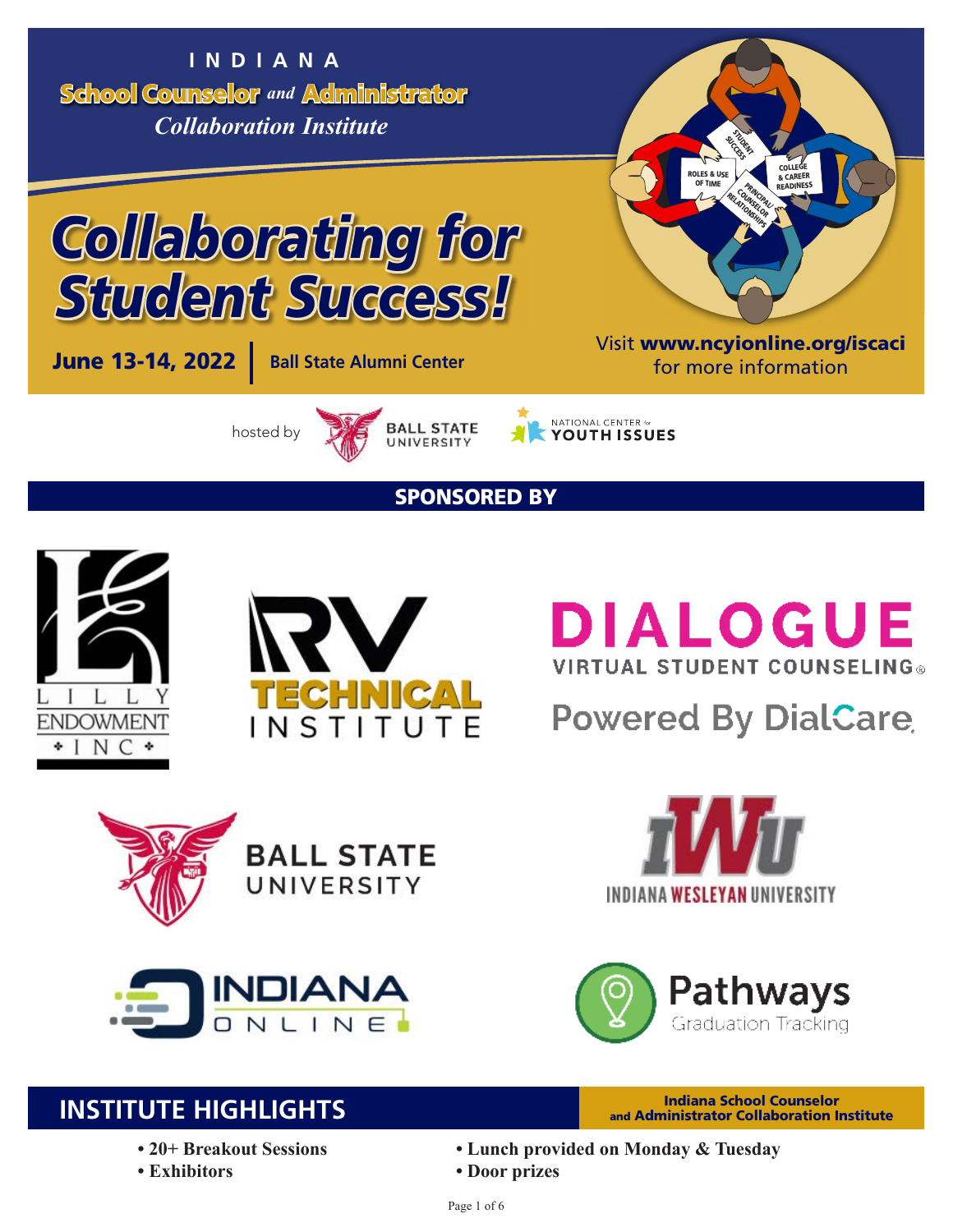# **OPENING WORKSHOPS Indiana School Counselor**

and Administrator Collaboration Institute

**These Opening Workshops are FREE with your paid Institute registration and are being held on Monday, June 13, 2022 from 8:30 a.m. to 11:45 a.m.**

SPECIAL NOTE: **Both speakers will be presenting follow-up breakout sessions on Monday!**

### 8:30 a.m. – 10:00 a.m.

### 1. Integrating MTSS Into Your Comprehensive School Counseling Program (CSCP)

### *Carol Dahir*

SPEAKER BIO: Carol A. Dahir, Ed.D., has recently retired as a professor and chair of the School Counseling Department at New York Institute of Technology and continues to teach part time at NYIT and NYU. She is a specialist in comprehensive

school counseling program development, implementation, and evaluation. Carol Dahir is a past president of New York State School Counselor Association and served on the governing boards for the American School Counselor Association and the National Career Development Association. For more than 25 years, she has worked extensively with numerous state departments of education, large urban, suburban, and small school systems, school counselor associations, and national organizations as a consultant. She has delivered more than 375 workshops in 48 states, the District of Columbia, and Puerto Rico as well as internationally assisting nations developing comprehensive programs. Carol Dahir continues to focus her writing, research, and presentations on comprehensive school counseling program development, college and career readiness, accountability, principal-counselor relationships, cultural responsiveness, and continuous improvement for school counselors.

ABOUT THIS SESSION: Join Carol as she presents *Integrating MTSS Into Your Comprehensive School Counseling Program (CSCP)*. Comprehensive school counseling programs and multitiered systems of support work hand in hand to support every student's academic and social-emotional development, and college and career readiness. Building administrators and school counselors, working together to identify student needs, can ensure that the comprehensive school counseling programs is delivered across Tier 1, Tier 2, and Tier 3. This session will focus on the "how to's" and the essential collaboration needed to ensure that the program is data driven, equity focused, and culturally responsive.

*Carol will also be presenting two breakout sessions.*

### 10:15 a.m. – 11:45 a.m.

### 2. Powerful Partnerships: Administrators and School Counselors Working Together to Support Students

### *Leigh Bagwell*

SPEAKER BIO: Leigh Bagwell most recently served as the Director of School Counseling Services at the Tennessee Department of Education. She has led transformational work in school counseling throughout the state through the revision of the school

counseling model and standards, the creation of a regional peersupport network, and the launch of a dedicated communications channel for counselors, supervisors and administrators. As a school counseling leader, her mission is to provide school counselors with the training and resources needed to deliver high quality, student driven, data informed comprehensive school counseling programs to all students. She believes counselors and school leaders need to work together more deliberately. This collaboration is critical to ensure that all students have access to the opportunities and supports they need to successfully move through their elementary, secondary, and postsecondary education into their chosen career.

In addition to her work in Tennessee, Leigh has shared her experiences and knowledge with school counselors and school counseling leaders in Georgia, Texas, Kentucky and Iowa as well as working with the American School Counselor Association. After teaching school counseling graduate students at Middle Tennessee State University, Leigh was inspired to pursue counselor education. She is currently working on her doctorate in Counselor Education and Supervision at the University of Tennessee. Her experience includes working as a school counselor and school counselor supervisor in both suburban and urban school districts.

ABOUT THIS SESSION: Join Leigh as she presents *Powerful Partnerships: Administrators and School Counselors Working Together to Support Students*. Successful comprehensive school counseling programs are built on effective collaborations between the school administrator and school counselor. While many administrators value their counselors and the work that they do, they have not been given training on the scope and depth of that work. Administrators want to be equipped with information that will help them more effectively support their school counseling program. This session will provide participants the opportunity to build a strong foundation of comprehensive school counseling programs. We will discuss the multiple ways strong school counseling contributes to student success within the three domains of academic achievement, social and emotional development, and college and career readiness. We will also discuss how to use that information as the foundation for a strong collaborative relationship between administrators and school counselors.

*Leigh will also be presenting two breakout sessions.*



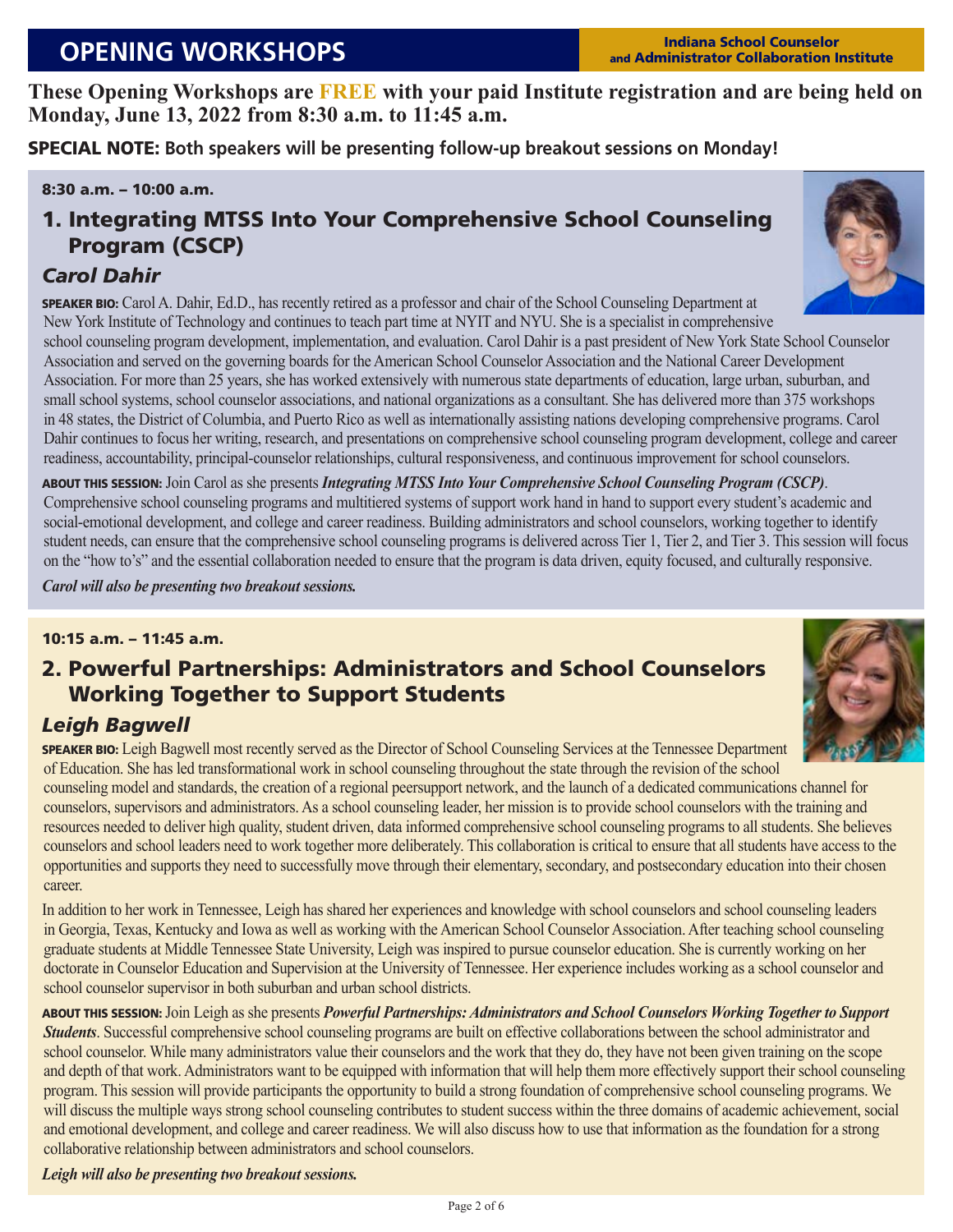### Tuesday, June 14

8:30 a.m. – 9:45 a.m.

### How Do You View the World? A Discussion of Diversity and Equity

### *Robert Jamison*

SPEAKER BIO: Robert B. Jamison currently serves as a coordinator of school counseling services for a large suburban school division and has years of experience as a school counselor and school counseling department chair. He received a Bachelor of Arts in Psychology from the University of Virginia as well as his Master of Science in Education in School Counseling and his Education Specialist degrees from Old Dominion University. Mr. Jamison has also supported school counselors and educators as a member of the Board of Directors for a state school counselor association; and, he served on a state commission for Diversity, Equity, and Inclusion. Robert is also the co-author of the book *15-Minute Focus: Diversity, Bias, and Privilege: Addressing Racial Inequities to Create Inclusive Learning Environments.*

ABOUT THIS SESSION: Join Robert as he presents *How Do You View the World? A Discussion of Diversity and Equity.* The goal of this introspective session is for participants to think about diversity and equity through a more expansive lens. The presenter will review common terms used in schools, classrooms and organizations and how these terms relate to our behaviors. The session will also review things to consider when working with staff and students, and personal stories related to these topics will be shared. Participants will be asked to participate in individual, small and large group activities throughout the presentation.

*Robert will also be presenting a breakout session.*

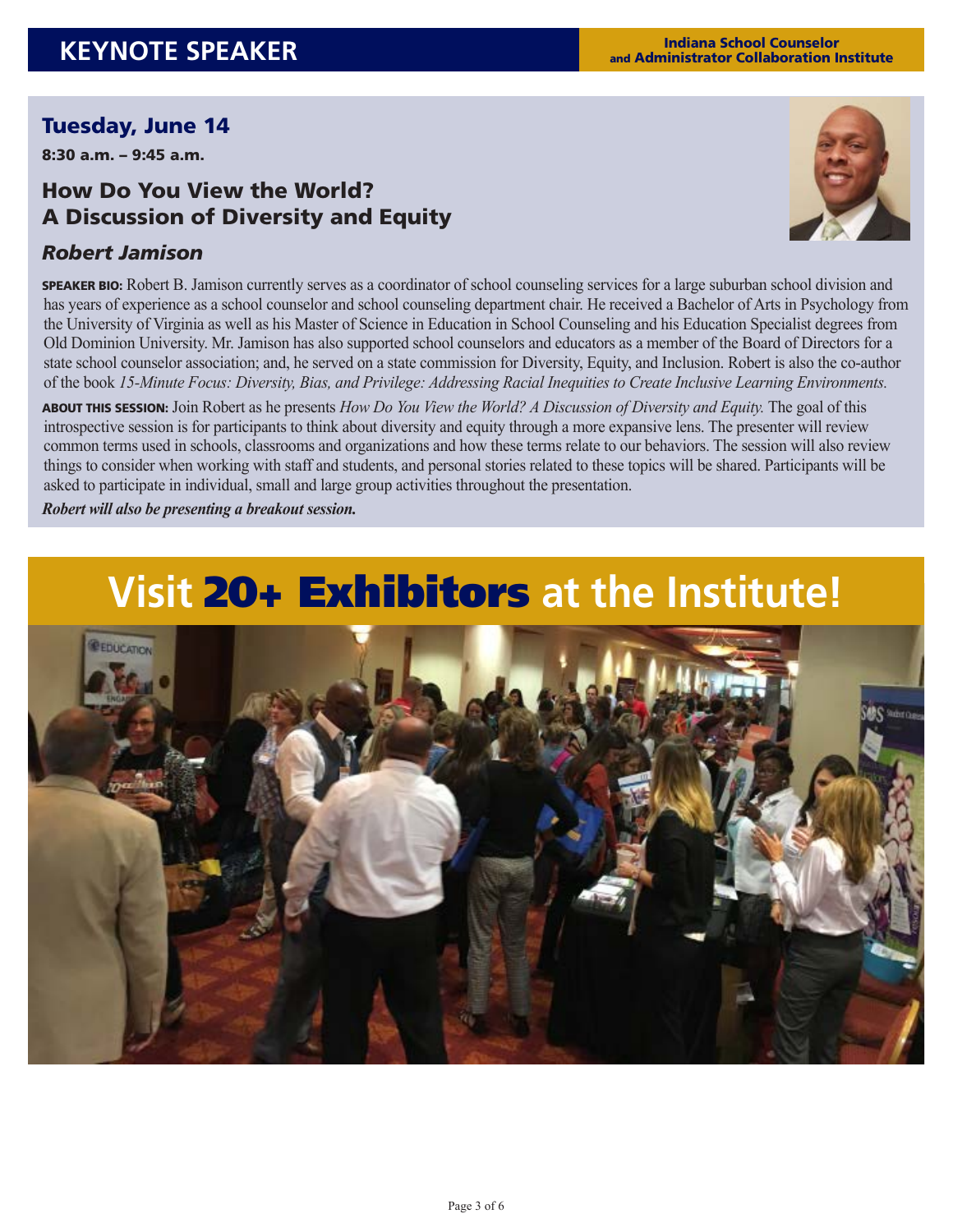# **TENTATIVE INSTITUTE SCHEDULE**

# Monday, June 13, 2022

| 7:30 a.m. to 4:30 p.m.   | Registration & Information Center Open                                                   |
|--------------------------|------------------------------------------------------------------------------------------|
| 7:30 a.m. to 8:30 a.m.   | <b>Continental Breakfast</b>                                                             |
| 7:30 a.m. to 4:30 p.m.   | <b>Exhibits Open</b>                                                                     |
| 8:15 a.m. to 8:30 a.m.   | Welcome & Opening Remarks                                                                |
| 8:30 a.m. to 10:00 a.m.  | Opening Workshop #1 - Carol Dahir                                                        |
| 10:00 a.m. to 10:15 a.m. | <b>Visit Exhibitors</b>                                                                  |
| 10:15 a.m. to 11:45 a.m. | Opening Workshop #2 - Leigh Bagwell                                                      |
| 11:45 a.m. to 12:00 p.m. | <b>Visit Exhibitors</b>                                                                  |
| 12:00 p.m. to 1:30 p.m.  | Network Lunch & Poster Presenters                                                        |
| 1:30 p.m. to 2:30 p.m.   | Breakout Session #1                                                                      |
| 2:30 p.m. to 2:45 p.m.   | <b>Refreshment Break with Exhibitors</b>                                                 |
| 2:45 p.m. to 3:45 p.m.   | <b>Collaboration Time</b>                                                                |
| 3:45 p.m. to 4:00 p.m.   | <b>Break with Exhibitors</b>                                                             |
| 4:00 p.m. to 5:00 p.m.   | Breakout Session #2                                                                      |
| 5:15 p.m. to 6:30 p.m.   | Reception hosted by Teachers College at Ball State<br>- Student Poster Winners Announced |

# Tuesday, June 14, 2022

| 7:30 a.m. to 12:00 p.m.   | Registration and Information Center Open                                                    |
|---------------------------|---------------------------------------------------------------------------------------------|
| 7:30 a.m. to 12:00 p.m.   | <b>Exhibits Open</b>                                                                        |
| 8:30 a.m. to 9:45 a.m.    | Continental Breakfast and Keynote Speaker - Robert Jamison                                  |
| $9:45$ a.m. to 10:00 a.m. | <b>Break - Visit Exhibitors</b>                                                             |
| 10:00 a.m. to 11:00 a.m.  | Breakout Session #3                                                                         |
| 11:00 a.m. to 11:30 a.m.  | Break - Final Chance to Visit Exhibitors                                                    |
| 11:30 a.m. to 1:30 p.m.   | Guided Planning and Program Development Workshop –<br>Working Lunch with Box Lunch Provided |
| 1:30 p.m. to 2:00 p.m.    | Closing Remarks and Giveaways; Post Program Survey                                          |
| 2:00 p.m.                 | Institute Concludes                                                                         |
|                           |                                                                                             |

**Please note: Wearing a mask is recommended in all Ball State University campus buildings.**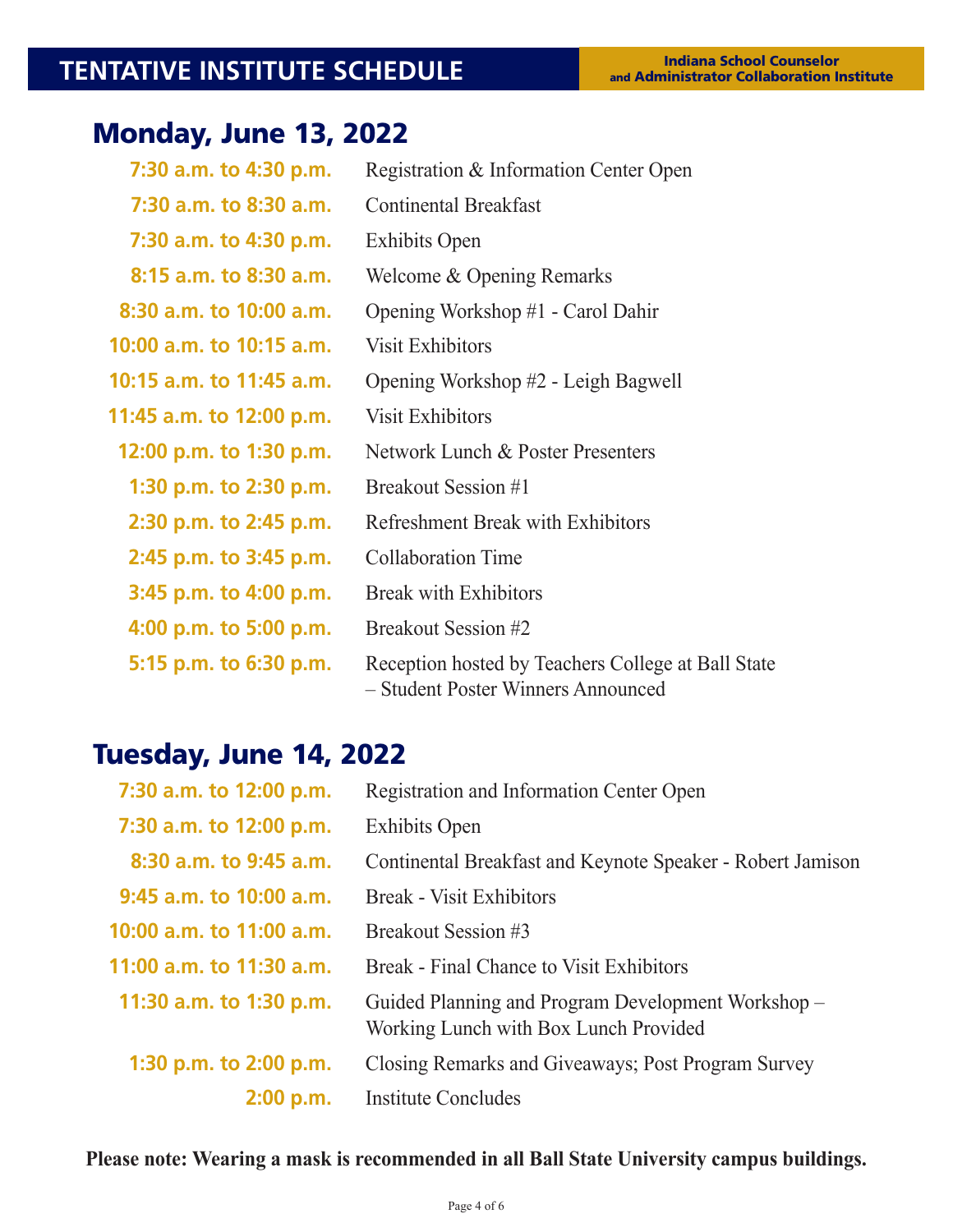### REGISTRATION FORM (PLEASE PRINT CLEARLY)

|                                                                                                                                                                                                                                                                           |                                                                                                                                                                 |                             |                            |                         |                                   | <b>NAME</b> (first and last for name badge) <b>All and Security Contract and Security Contract and Security Contract and Security Contract and Security Contract and Security Contract and Security Contract and Security Contract an</b> |         |  |
|---------------------------------------------------------------------------------------------------------------------------------------------------------------------------------------------------------------------------------------------------------------------------|-----------------------------------------------------------------------------------------------------------------------------------------------------------------|-----------------------------|----------------------------|-------------------------|-----------------------------------|-------------------------------------------------------------------------------------------------------------------------------------------------------------------------------------------------------------------------------------------|---------|--|
|                                                                                                                                                                                                                                                                           |                                                                                                                                                                 |                             |                            |                         |                                   |                                                                                                                                                                                                                                           |         |  |
|                                                                                                                                                                                                                                                                           |                                                                                                                                                                 |                             |                            |                         |                                   |                                                                                                                                                                                                                                           |         |  |
|                                                                                                                                                                                                                                                                           |                                                                                                                                                                 |                             |                            |                         |                                   |                                                                                                                                                                                                                                           |         |  |
|                                                                                                                                                                                                                                                                           |                                                                                                                                                                 |                             |                            |                         |                                   |                                                                                                                                                                                                                                           |         |  |
|                                                                                                                                                                                                                                                                           |                                                                                                                                                                 |                             |                            |                         |                                   |                                                                                                                                                                                                                                           |         |  |
|                                                                                                                                                                                                                                                                           |                                                                                                                                                                 |                             |                            |                         |                                   |                                                                                                                                                                                                                                           |         |  |
|                                                                                                                                                                                                                                                                           |                                                                                                                                                                 |                             |                            |                         |                                   |                                                                                                                                                                                                                                           |         |  |
|                                                                                                                                                                                                                                                                           |                                                                                                                                                                 |                             |                            |                         |                                   |                                                                                                                                                                                                                                           |         |  |
|                                                                                                                                                                                                                                                                           |                                                                                                                                                                 |                             |                            |                         |                                   |                                                                                                                                                                                                                                           |         |  |
|                                                                                                                                                                                                                                                                           |                                                                                                                                                                 |                             |                            |                         |                                   | DO YOU PLAN TO ATTEND THE OPENING WORKSHOPS, MONDAY, JUNE 13? (INCLUDED IN YOUR REGISTRATION) $\Box$ YES $\Box$ NO                                                                                                                        |         |  |
|                                                                                                                                                                                                                                                                           |                                                                                                                                                                 |                             |                            |                         |                                   |                                                                                                                                                                                                                                           |         |  |
|                                                                                                                                                                                                                                                                           |                                                                                                                                                                 |                             |                            |                         |                                   | <b>INSTITUTE REGISTRATION FEE (June 13-14):</b>                                                                                                                                                                                           |         |  |
|                                                                                                                                                                                                                                                                           |                                                                                                                                                                 |                             |                            |                         |                                   | Early Registration (By May 15):                                                                                                                                                                                                           | \$95.00 |  |
|                                                                                                                                                                                                                                                                           |                                                                                                                                                                 |                             |                            |                         |                                   | Regular Registration (After May 15): \$105.00                                                                                                                                                                                             |         |  |
|                                                                                                                                                                                                                                                                           |                                                                                                                                                                 |                             |                            |                         |                                   |                                                                                                                                                                                                                                           |         |  |
|                                                                                                                                                                                                                                                                           |                                                                                                                                                                 |                             |                            |                         |                                   | For group discounts (4 registrants or more), please contact registrations@ncyi.org                                                                                                                                                        |         |  |
|                                                                                                                                                                                                                                                                           |                                                                                                                                                                 |                             |                            |                         |                                   | REGISTRATIONS CANNOT BE PROCESSED WITHOUT PAYMENT. PLEASE SEND PAYMENT AND REGISTRATION FORM(S) TOGETHER.                                                                                                                                 |         |  |
|                                                                                                                                                                                                                                                                           |                                                                                                                                                                 |                             |                            |                         |                                   |                                                                                                                                                                                                                                           |         |  |
|                                                                                                                                                                                                                                                                           |                                                                                                                                                                 |                             |                            |                         |                                   | <b>PAYMENT METHOD</b>                                                                                                                                                                                                                     |         |  |
|                                                                                                                                                                                                                                                                           |                                                                                                                                                                 |                             |                            | How and Where Do I Pay? |                                   | $\Box$ <b>PURCHASE ORDER</b> A COPY OF THE PURCHASE ORDER IS REQUIRED.<br>(PAYABLE TO NATIONAL CENTER FOR YOUTH ISSUES, P.O. BOX 22185, CHATTANOOGA, TN 37422-2185)                                                                       |         |  |
|                                                                                                                                                                                                                                                                           | <b>WEBSITE</b>                                                                                                                                                  | <b>EMAIL</b>                | <b>FAX</b>                 | PHONE                   | <b>MAIL</b>                       | $\Box$ CHECK ENCLOSED (PAYABLE TO: NATIONAL CENTER FOR YOUTH ISSUES)                                                                                                                                                                      |         |  |
| <b>CREDIT CARD</b>                                                                                                                                                                                                                                                        | $\sim$                                                                                                                                                          | $\sim$ $\sim$ $\sim$ $\sim$ |                            |                         | $\boldsymbol{v}$ $\boldsymbol{v}$ | $\Box$ <b>CREDIT CARD</b> $\Box$ PERSONAL $\Box$ CORPORATE                                                                                                                                                                                |         |  |
| <b>PURCHASE ORDER</b>                                                                                                                                                                                                                                                     |                                                                                                                                                                 | V                           | $\boldsymbol{\mathcal{U}}$ |                         | $\boldsymbol{\mathcal{U}}$        |                                                                                                                                                                                                                                           |         |  |
| <b>CHECK</b>                                                                                                                                                                                                                                                              |                                                                                                                                                                 |                             |                            |                         | $\boldsymbol{\mathcal{U}}$        | NAME ON CARD (PLEASE PRINT)                                                                                                                                                                                                               |         |  |
|                                                                                                                                                                                                                                                                           |                                                                                                                                                                 |                             |                            |                         |                                   |                                                                                                                                                                                                                                           |         |  |
| <b>WEBSITE:</b> www.ncyionline.org/iscaci                                                                                                                                                                                                                                 |                                                                                                                                                                 |                             |                            |                         |                                   | CREDIT CARD BILLING ADDRESS <b>Example 2006</b> The Second Second Second Second Second Second Second Second Second Second Second Second Second Second Second Second Second Second Second Second Second Second Second Second Second        |         |  |
| <b>EMAIL:</b> registrations@ncyi.org<br>FAX: 423-899-4547                                                                                                                                                                                                                 |                                                                                                                                                                 |                             |                            |                         |                                   |                                                                                                                                                                                                                                           |         |  |
| <b>PHONE: 866-318-6294</b>                                                                                                                                                                                                                                                |                                                                                                                                                                 |                             |                            |                         |                                   |                                                                                                                                                                                                                                           |         |  |
| <b>MAIL:</b> National Center for Youth Issues                                                                                                                                                                                                                             |                                                                                                                                                                 |                             |                            |                         |                                   | AUTHORIZED SIGNATURE <b>AUTHORIZED SIGNATURE</b>                                                                                                                                                                                          |         |  |
| CANCELLATION POLICY: If we are forced to cancel the ISCAC Institute because of a "force majeure" event, such as a<br>P.O. Box 22185<br>government restriction on large gatherings that cover the intended size of the Institute, then we will issue full refunds          |                                                                                                                                                                 |                             |                            |                         |                                   |                                                                                                                                                                                                                                           |         |  |
| Chattanooga, TN 37422-2185<br>of the registrations. Otherwise, our normal cancellation policy will be upheld: There will be no refunds after May 13,                                                                                                                      |                                                                                                                                                                 |                             |                            |                         |                                   |                                                                                                                                                                                                                                           |         |  |
| 2022. All cancellations before May 13, 2022 will be refunded less a \$25 handling fee. The Institute is not responsible<br>Please make your check or purchase order<br>for and cannot give refunds due to problems beyond its control such as weather or school closings. |                                                                                                                                                                 |                             |                            |                         |                                   |                                                                                                                                                                                                                                           |         |  |
|                                                                                                                                                                                                                                                                           | payable to: National Center for Youth Issues.<br>On social distancing and other health and safety measures, the regulations/guidelines that apply to hotels and |                             |                            |                         |                                   |                                                                                                                                                                                                                                           |         |  |

*A W-9 is available on the website.*

place as of the date of the Institute.

conference centers may change. The ISCAC Institute will conform to all necessary regulations/guidelines that are in